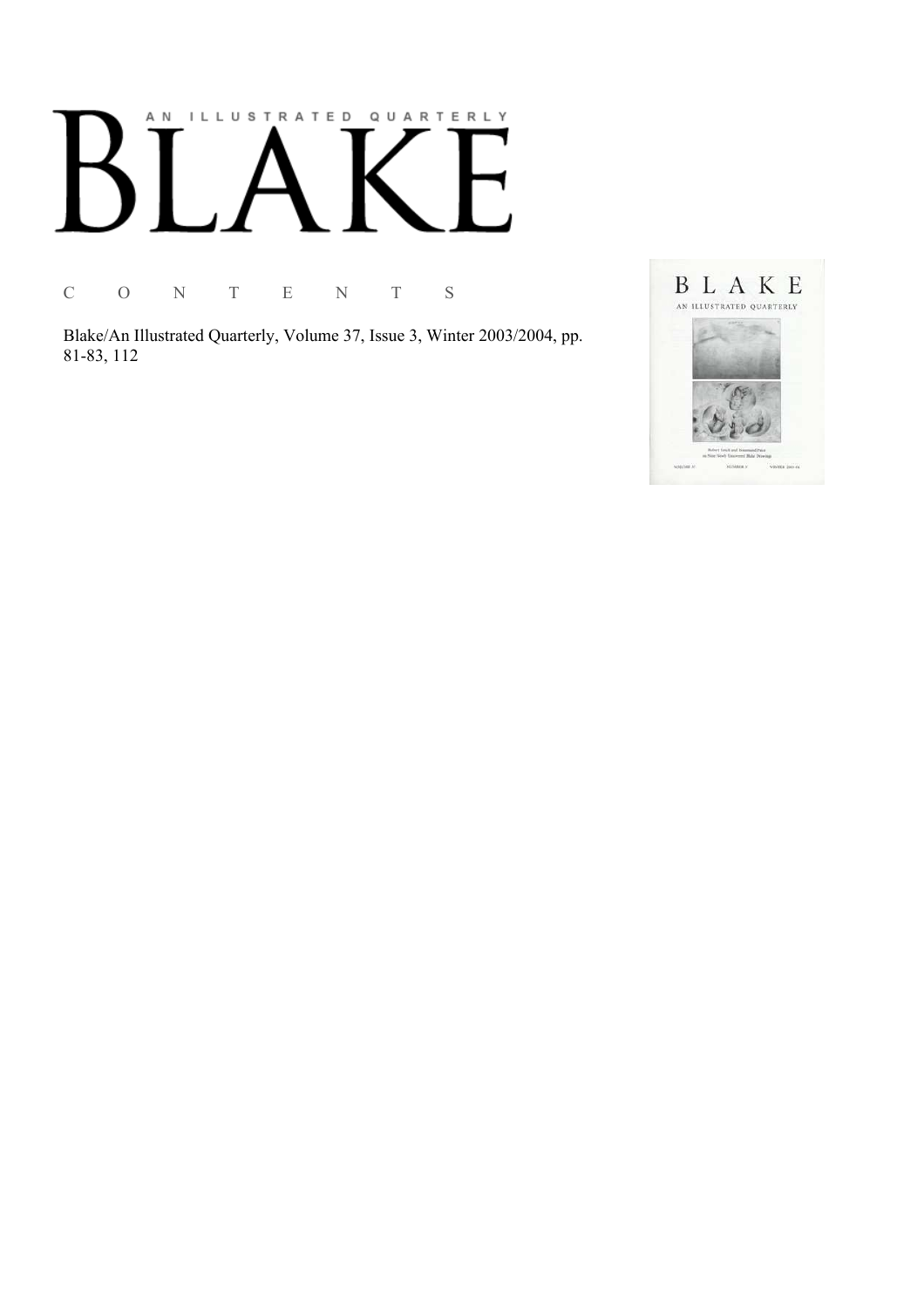# K E  $\left| \begin{array}{cc} \end{array} \right|$  $\mathbf B$

# AN ILLUSTRATED QUARTERLY



Robert Essick and Rosamund Paice on Nine Newly Uncovered Blake Drawings

VOLUME 37 NUMBER 3 WINTER 2003-04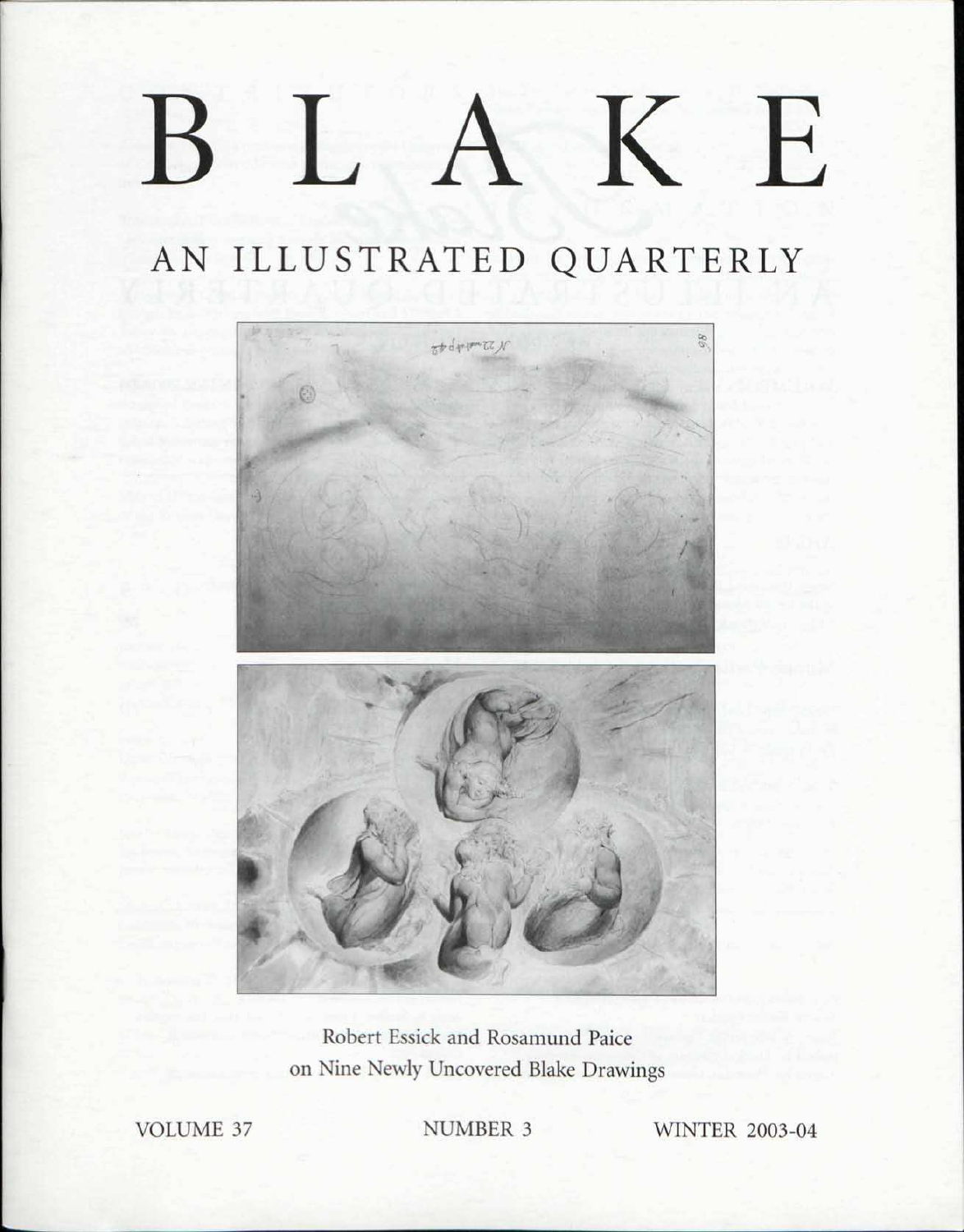

## AN ILLUSTRATED QUARTERLY

www.blakequarterly.org

VOLUME 37

NUMBER 3 WINTER 2003-04

### CONTENT S

### Article

Review

| 84  | G. E. Bentley, Jr., The Stranger from Paradise:<br>A Biography of William Blake<br>Reviewed by Nelson Hilton | 107 |
|-----|--------------------------------------------------------------------------------------------------------------|-----|
|     | Newsletter                                                                                                   |     |
|     | Corrigenda; Color-Printing Debate                                                                            | 111 |
| 100 |                                                                                                              |     |
|     |                                                                                                              |     |
| 104 |                                                                                                              |     |
|     |                                                                                                              |     |

#### ADVISOR Y BOAR D

G. E. Bentley, Jr., University of Toronto, retired Martin Butlin, London Detlef W. Dorrbecker, University of Trier Robert N. Essick, University of California, Riverside Angela Esterhammer, University of Western Ontario Nelson Hilton, University of Georgia Anne K. Mellor, University of California. Los Angeles Joseph Viscomi, University of North Carolina at Chapel Hill

David Worrall, The Nottingham Trent University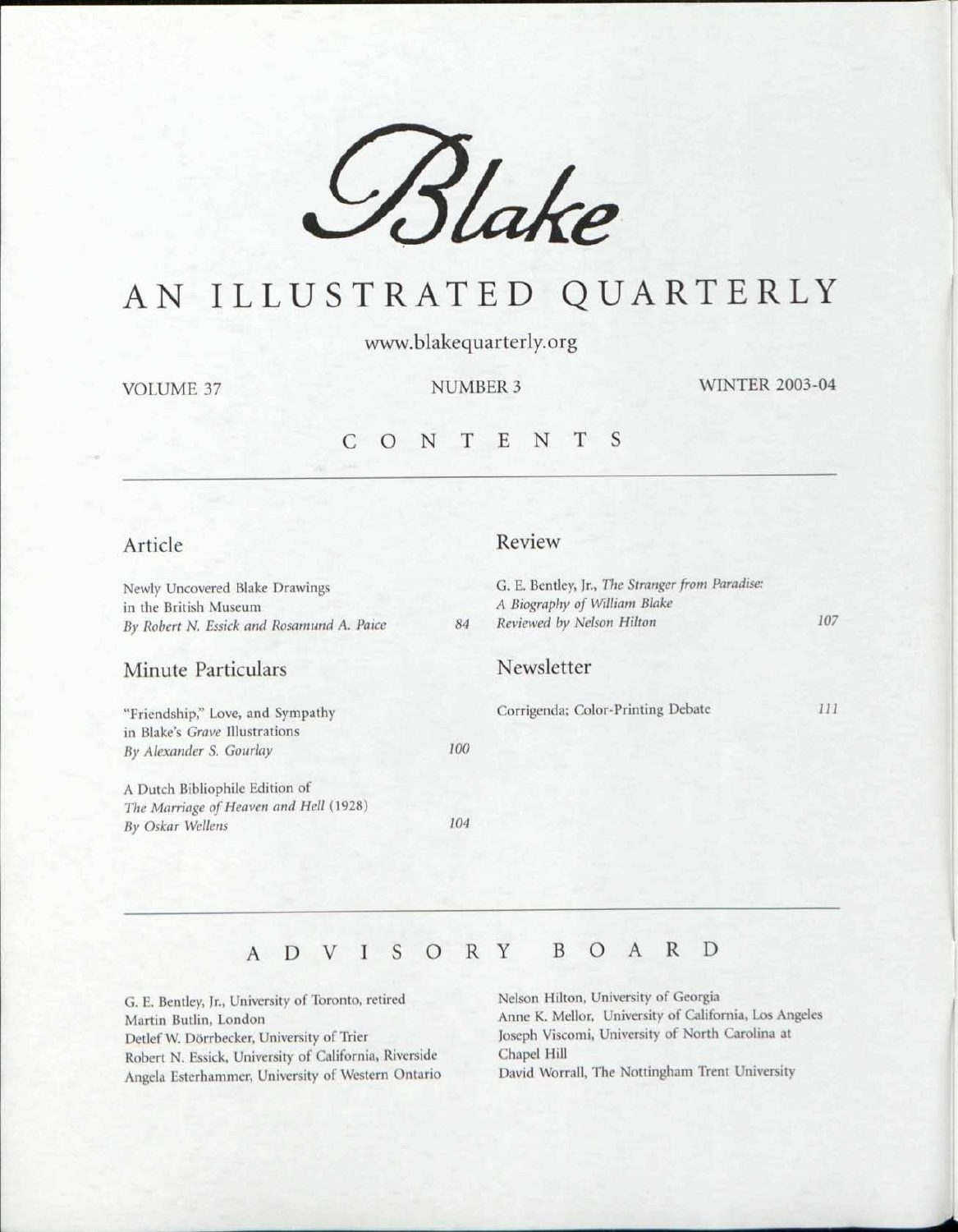## CONTRIBUTOR S

ROBERT N. ESSICK is a professor of English at the University of California, Riverside, and a frequent contributor to this journal.

ROSAMUND A. PAICE lectures in English at the University of Lancaster, and is working towards being a frequent contributor to this journal.

ALEXANDER S. GOURLAY teaches at Rhode Island School of Design; he is working with John E. Grant and Michael J. Tolley on a comprehensive commentary on Blake's 537 watercolor illustrations to Edward Young's *Night Thoughts.* 

OSKAR WELLENS teaches English literature at the Free University of Brussels, Belgium. His main area of research interest is British romanticism, on which he has published numerous articles. He is currently working on the romantics' response to the Continent.

NELSON HILTON has agreed to serve another term as head of the English Department, University of Georgia.

#### D I T O R E S

EDITORS: Morris Eaves and Morton D. Paley BIBLIOGRAPHER: G. E. Bentley, Jr. REVIEW EDITOR: Nelson Hilton ASSOCIATE EDITOR EOR GREAT BRITAIN: David Worrall

PRODUCTION OFFICE: Department of English, Morey 410, University of Rochester, Rochester NY 14627-0451 MANAGING EDITOR: Sarah Jones sjns@mail.rochester.edu TELEPHONE: 585/275-3820 FAX: 585/442-5769

Morris Eaves, Department of English, University of Rochester, Rochester NY 14627-0451 Email: meav@mail.rochester.edu

Morton D. Paley, Department of English, University of California, Berkeley CA 94720-1030 Email: mpaley@socrates.berkeley.edu

G. E. Bentley, Jr., 246 MacPherson Avenue, Toronto, Ontario M4V 1A2 Canada

Nelson Hilton, Department of English, University of Georgia, Athens GA 30602 Email: nhilton@english.uga.edu

David Worrall, Faculty of Humanities, The Nottingham Trent University, Clifton Lane, Nottingham NG11 8NS United Kingdom

Email: david.worrall@ntu.ac.uk

### INFORMATIO N

*BLAKE/AN ILLUSTRATED QUARTERLY* is published under the sponsorship of the Department of English, University of Rochester. Subscriptions are \$60 for institutions, \$30 for individuals. All subscriptions are by the volume (1 year, 4 issues) and begin with the summer issue. Subscription payments received after the summer issue will be applied to the 4 issues of the current volume. Addresses outside the U.S., Canada, and Mexico require a \$15 per volume postal surcharge for surface delivery, and \$20 for airmail. Credit card payment is available. Make checks payable to *Blake/An Illustrated Quarterly.* Address all subscription orders and related communications to Sarah Jones, *Blake,*  Department of English, University of Rochester, Rochester NY 14627-0451. Back issues are available; address Sarah Jones for information on issues and prices, or consult the web site.

MANUSCRIPTS are welcome in either hard copy or electronic form. Send two copies, typed and documented according to forms suggested in the *MLA Style Manual,* and with pages numbered, to either of the editors: Morris Eaves, Dept. of English, University of Rochester, Rochester NY 14627-0451; Morton D. Paley, Dept. of English, University of California, Berkeley CA 94720-1030. No articles will be returned unless accompanied by a stamped self-addressed envelope. For electronic submissions, you may send a diskette, or send your article as an attachment to an email message; please number the pages of electronic submissions. The preferred file format is RTF; other formats are usually acceptable.

INTERNATIONAL STANDARD SERIAL NUMBER: 0160-628X. *Blake/ An Illustrated Quarterly* is indexed in the Modern Language Association's International Bibliography, the Modern Humanities Research Association's Annual Bibliography of English Language and Literature, American Humanities Index, Arts and Humanities Citation Index, Current Contents and the *Bibliography of the History of Art.* 

*©* 2004 Copyright Morris Eaves and Morton D. Paley

Cover: Pencil sketch and finished watercolor for *St. Peter, St. James, Dante and Beatrice with St. John Also.* British Museum, Dept. of Prints and Drawings. See pages 96-97 for further details.